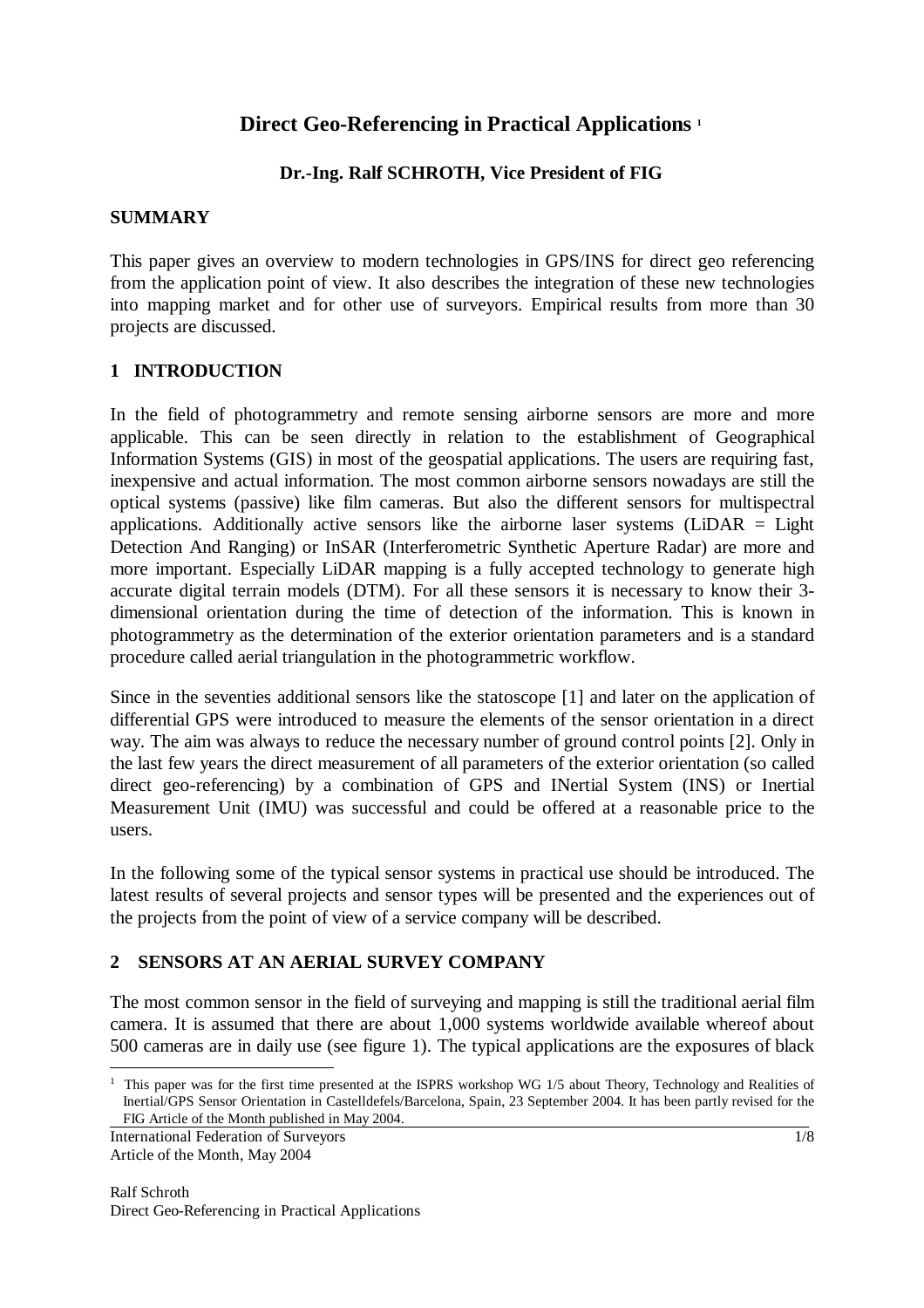and white, color and color infrared images, which are used for photogrammetric mapping and interpretation. The aim of the integration of IMU's is to reduce or avoid ground control points and the production step of aerial triangulation.



**Fig. 1.** Photogrammetric film camera RMK TOP (Z/I Imaging) with IMU Aerocontrol (IGI)

The latest developments are to replace the film cameras by optical digital sensors of similar ground coverage. All of them offer or respectively need the INS for their orientation. A "small format" version can be seen in figure 2; this system has an integrated INS of APPLANIX. Some test flights and the first commercial project showed very reasonable results for special applications (see chapter 4).



**Fig. 2.** Digital camera ALTM 4K02 with control unit (Optech)

Besides the optical sensors for mapping applications like photogrammetric stereo plotting or digital orthophotos the LiDAR systems are since their strong development during the last 12 years in daily operations. These systems can only be directly geo-referenced and need therefore the GPS/INS system which is an integrated part of it. An example can be seen in figure 3.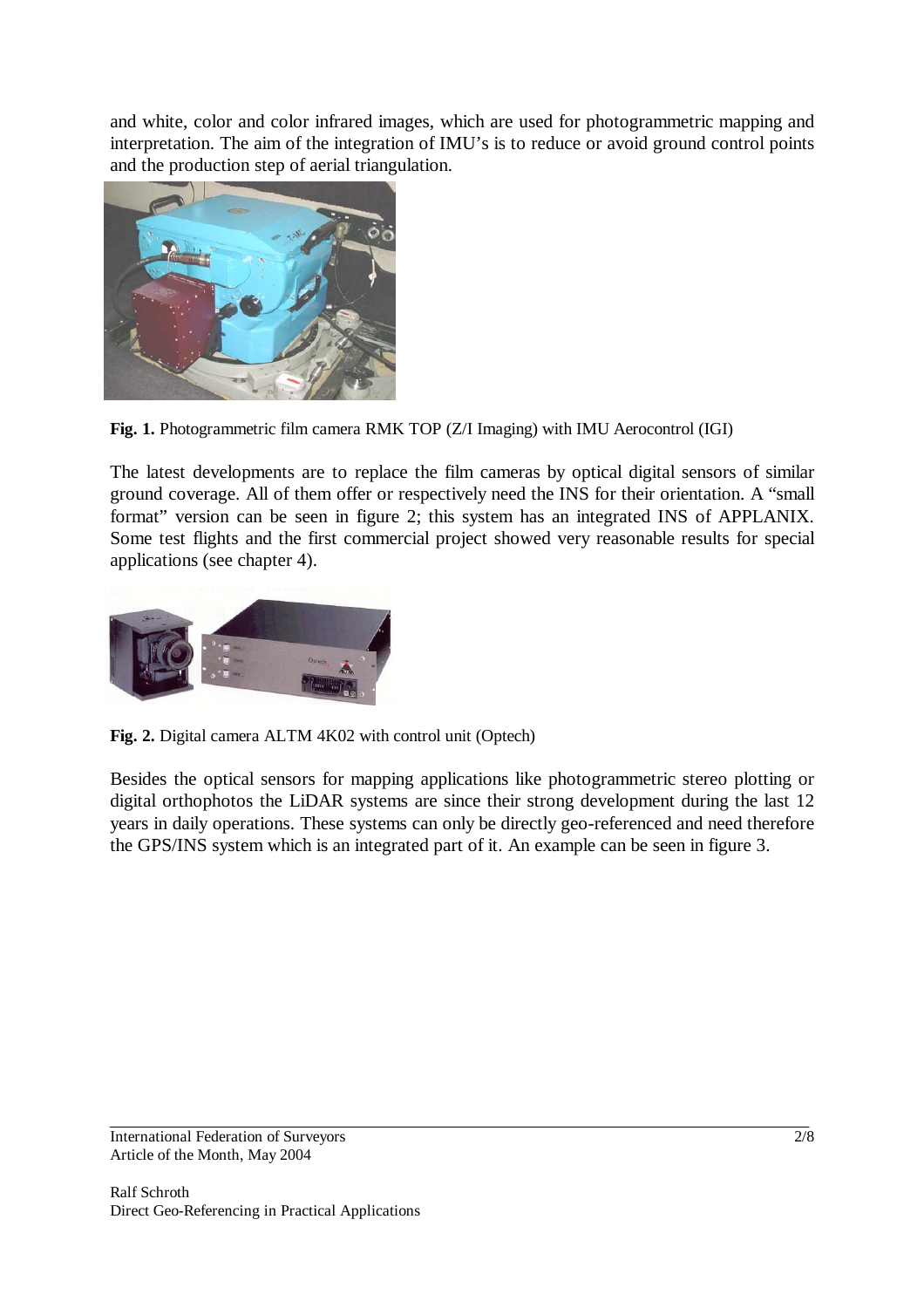

**Fig. 3.** Airborne laser scanner type ALTM 2050 (Optech)

Among all the different multispectral systems the thermal scanning (see figure 4) devices are used quite often for the observation and control of temperatures of different features on ground like rivers, leakage of heat pipes etc. As the system needs to be referenced to a ground coordinate system also the GPS/INS to get the orientations of the scan lines in an easy and fast way.



**Fig. 4.** Thermal scanner in Cessna 402

# **3 DIRECT GEO-REFERENCING – THE SYSTEM**

The method of direct geo-referencing allows to transfer sensor or object data immediately into a local or global coordinate system, which makes their further processing possible (see figure 5). Such a system exists of receivers of the global positioning system (GPS) on board and on the ground (reference stations) and an inertial system combined with a sensor, which determines angles and accelerations of the sensor with high precision (see figure 6).

The components of the complete system could be:

- Inertial system (INS)
- 12 channel L1/L2 GPS receiver
- Controller
- Flight management system
- GPS reference station

International Federation of Surveyors Article of the Month, May 2004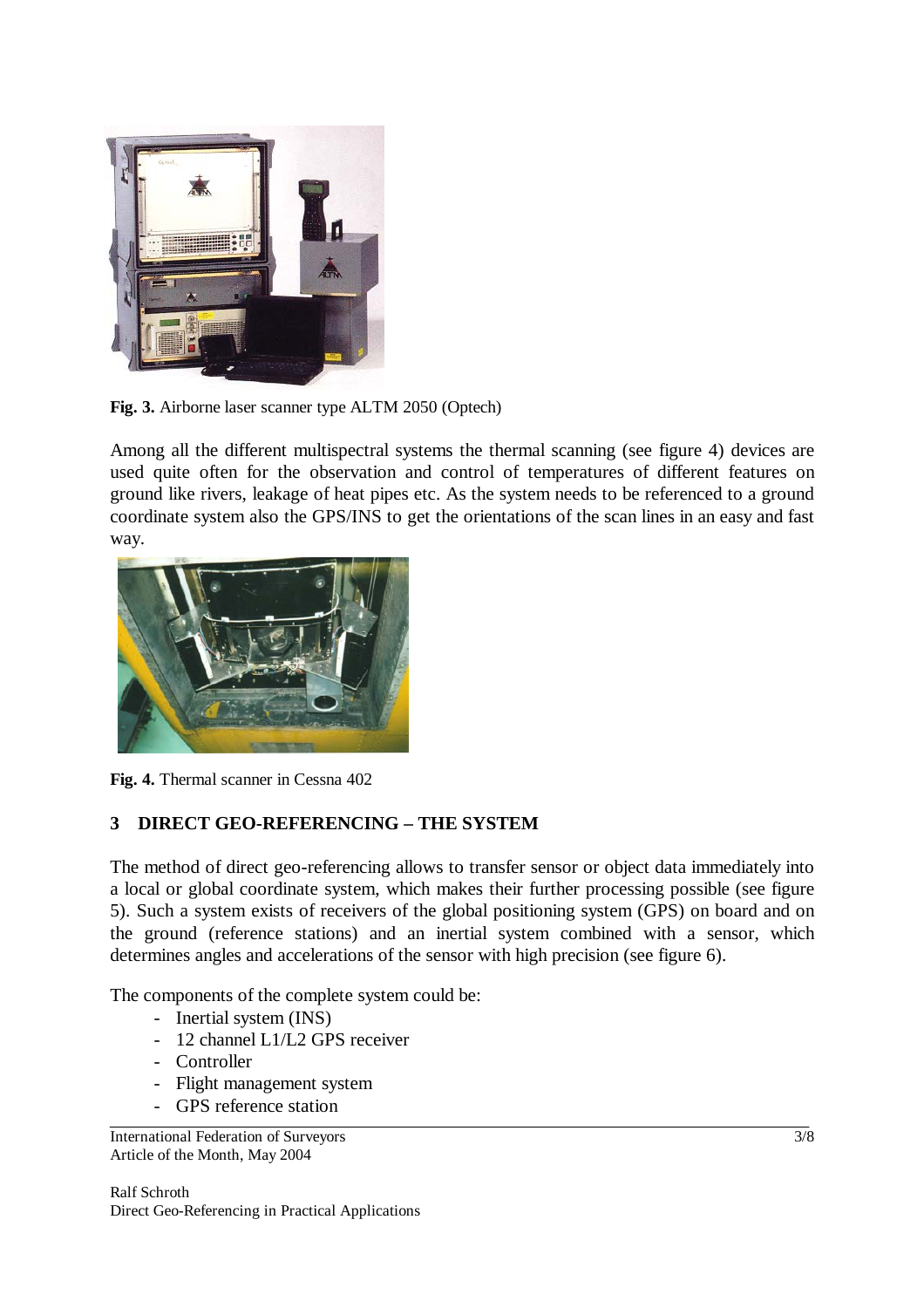

**Fig. 5.** Principle of direct geo-referencing **Fig. 6.** GPS/INS system Aerocontrol (IGI positioning  $(X, Y, Z)$  and rotations Kreuztal) as an example. (phi, omega, kappa) will be captured during the survey flight



## **4 DIRECT GEO-REFERENCING – THE APPLICATIONS**

#### **4.1 Projects**

There is now some years experience in photogrammetric companies with the method of direct geo-referencing with GPS/INS systems. LiDAR systems were used since more than 10 years very successfully with integrated GPS/INS systems. The GPS receiver and the INS form together with the laser system a compact unit. By the use of several calibration procedures the results of the LiDAR survey have an accuracy of up to 15 centimeters.

As an example the company Hansa Luftbild is operating since about three years the modular system Aerocontrol for the combination with several sensors. First results were presented in 2001 [3]. In total more than 30 projects were finished now (besides the LiDAR projects which will be far more than 100). In table 1 the used sensor types are shown.

The main focus is on the **analog film camera** with about 68,000 images taken in combination with the GPS/INS system. Thereof for about 40,000 images the GPS/INS information was used for tests and safety reasons under special terrain conditions. Some of these tests resulted in a long-term study of system calibration (see [4]).

For about 20,000 images the parameters of the exterior orientation were determined and delivered to the clients for their internal use. No information about the quality of these data is available neither their use. Tests were done by the customers themselves. Only about 8,000 images were used in house for further production processing under the control of the quality management system.

International Federation of Surveyors Article of the Month, May 2004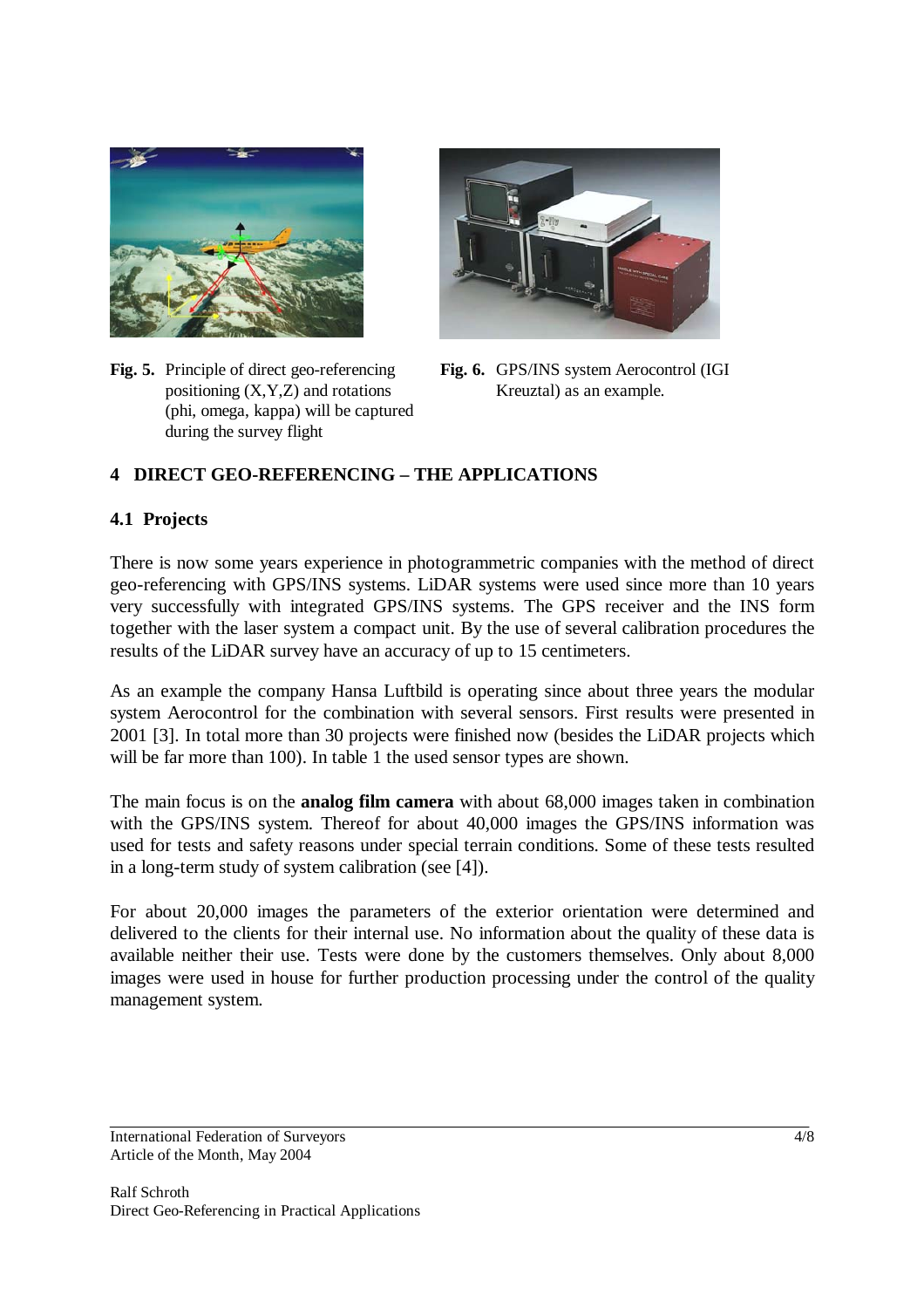| Sensor      | Number of projects | Number of<br>images |
|-------------|--------------------|---------------------|
| Thermal     |                    |                     |
| Scanner     |                    |                     |
| Film Camera | 30                 | 68,000              |
| Dig. Camera |                    | 350                 |

**Table 1.** Summary of GPS/INS related projects

All the internal production resulted in the generation of digital orthoimages. The DTM data was delivered by the clients or bought by the regional surveying authorities. The DTM quality and resolution was chosen in respect to the ground resolution of the orthoimages. The quality of the orthoimages was verified by joining images, digital maps and ground control points. In many cases the existing DTM was not sufficient and had to be corrected or filled up with higher resolution DTM data.

So for about 60% of these projects the parameters of the exterior orientation determined out of the IMU data were completely sufficient. For the remaining 40% of the projects additional efforts were necessary. The quality control showed differences which could not be explained by the DTM, standard calibration procedures or similar effects. Therefore these projects were determined by the help of the traditional aerial triangulation. In some cases the overlap of the images was only 30% which is sufficient for direct geo-referencing but not for the aerial triangulation method. The computation of the old procedure called "Anblock" where only the overlapping areas were used for a horizontal triangulation step like in the former model block adjustment brought very reasonable results. This means that some of the defects of the direct geo-referencing were caused by remaining tilts (heading) of the images which could be caused by remaining systematic errors. Of course in a production environment it was impossible to analyze the exact reasons for these defects.

The projects with the **thermal scanning device** in combination with the Aerocontrol system were quite successful. The GSD was 1,5 m, flying height 750 m above ground. An example of the geo-referenced thermal data can be seen in figure 7.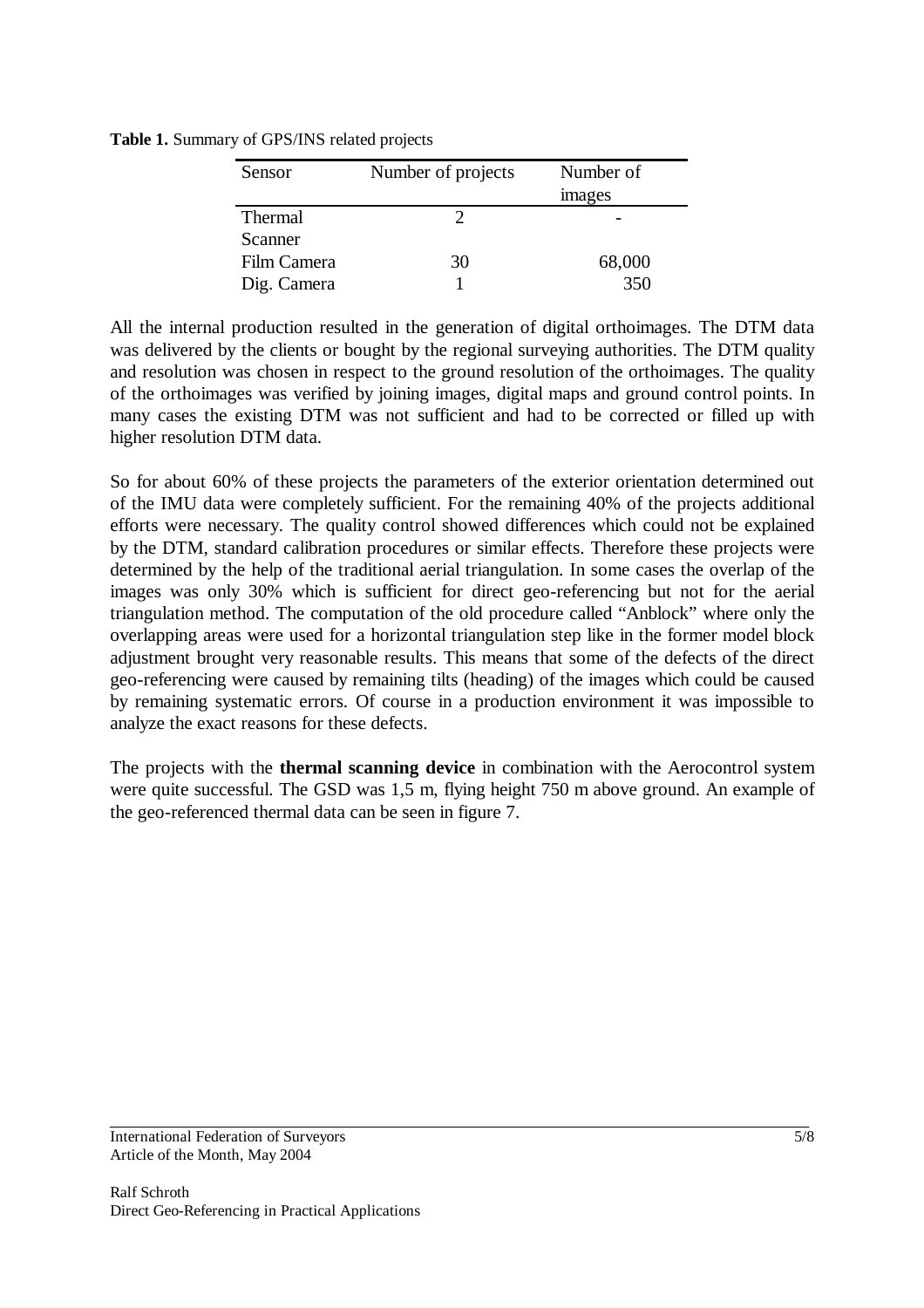

**Fig. 7.** Thermal image (direct geo- referenced by Aerocontrol)

The latest experiences this company had with the **digital camera system** ALTM 4K02 in combination with a LiDAR system. The aim was to produce a digital surface model by LiDAR data and a digital orthoimage out of the camera data. This project showed similar effects as we have seen with the classical film camera. To get reasonable results the system calibration has to be done carefully. The GSD was 0,15 m and the maximum differences at joining images were 0,50 m. The further improvement of the calibration procedure promises even better results.

#### **4.2 Lessons Learnt**

The experiences with the direct geo-referencing are quite interesting. It was found out in the beginning that for the determination of the misalignment a separate calibration field in the vicinity of the airport, where the planes are located, is insufficient to take the systematic errors optimal into consideration. The calibration fields are now located inside the area to be flown and must be flown at the same flying height as the whole project. To get the best accuracy this calibration will be done for each flight day and depending on the total length of the daily mission at the beginning and at the end of it. For safety reasons it is recommended to have a forward overlap of the images of 60% to determine if necessary an aerial triangulation.

Besides these points there are some useful regulations during the survey flight itself which have to be taken care of by the flight crew. The long-term stability of the INS has to be taken into account for example when long strips have to be flown.

As the direct geo-referencing method is working without any ground control the datum transformation is also quite sensible. All the information of the sensor is referred to WGS84 system. The final results normally are to be delivered in a local coordinate system, which has certain network deficiencies. As the transformation parameters very often are only available for larger areas with a certain approximation identical points in the vicinity of the area to be flown are necessary.

The integration of the GPS/INS data into the aerial triangulation is also often discussed. Specially to get better approximation values for the automatic procedures. In practical applications we have seen that the GPS data are completely sufficient as start values for the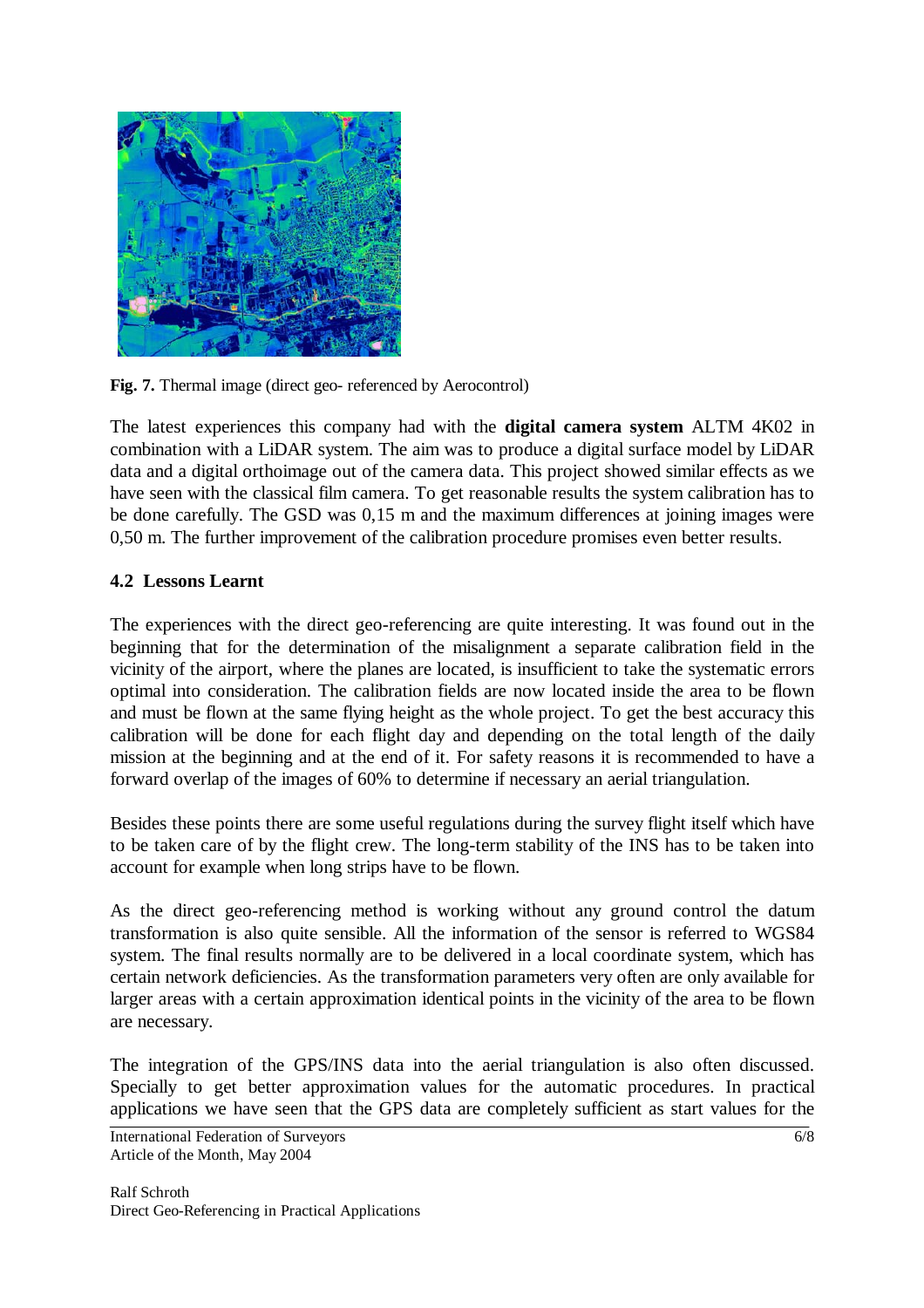triangulation process. So an additional use of the INS system is a matter of economics. It has to be analyzed if the number of the ground control points can be reduced further more in comparison with the standard use of differential GPS. But also in this case the decision will be taken by economic aspects, i.e. the costs of ground control points vs. the INS. An overall technical discussion of this topic can be seen in [5].

The direct geo-referencing of the sensor data has from the application point of view still a lack of reliability. Many quality control procedures are necessary. The refinement of the mathematical model by many years of research and empirical tests and the high redundancy and reliability of the indirect method like the aerial triangulation ended in a very comfortable environment for the user and above all in a fully acceptance by our customers. To get the same situation with the direct method some more of independent experiments and qualified prediction procedures are absolutely necessary.

## **5 CONCLUSIONS**

The use of GPS/INS for direct geo-referencing of airborne scanning devices is nowadays standard. Without this new technology their application would be nearly impossible. Most of the actual developments of digital optical cameras offering integrated IMU's.

For conventional analog aerial images the procedure of the aerial triangulation is still preferred in the case of stereo plotting. But for the generation of orthoimages the method of direct georeferencing is coming more and more in practical use. Questions of redundancy respectively reliability, prediction of accuracies and quality control are still open and have to be solved. The procedures for system calibration and determination of the exterior orientation are quite sophisticated and need very skilled engineers.

It is out of question that the application of IMU's are of great advantage in low-contrast areas like lakes, coastal or dessert zones. The final decision of the use of IMU is besides these technical aspects strongly be influenced by the economical aspects and will be taken project wise.

#### **REFERENCES**

- 1. Ackermann, F.: Accuracy of Statoscope Data Results from the OEEPE-Test "Oberschwaben". Proceedings of ISP Comm. III Symposium, DGK Series B, No. 214 (1974), 280-286
- 2. Friess, P.: Kinematische Positionsbestimmung für die Aerotriangulation mit dem NAVSTAR Global Positioning System. DGK Series C, No. 359 (1990)
- 3. Schroth, R. (ed.): Hansa Luftbild Symposium on High Precision Sensor Orientation On the Way to Direct Geo-Referencing. Münster (2001)
- 4. Cramer, M. and Stallmann, D.: System Calibration for Direct Geo-Referencing. Proceedings of ISPRS Comm. III Symposium, Graz (2002)
- 5. Cramer, M.: Integrated GPS/inertial and digital aerial triangulation recent test results. Proceedings of Photogrammetric Week, Stuttgart (2003)

International Federation of Surveyors Article of the Month, May 2004